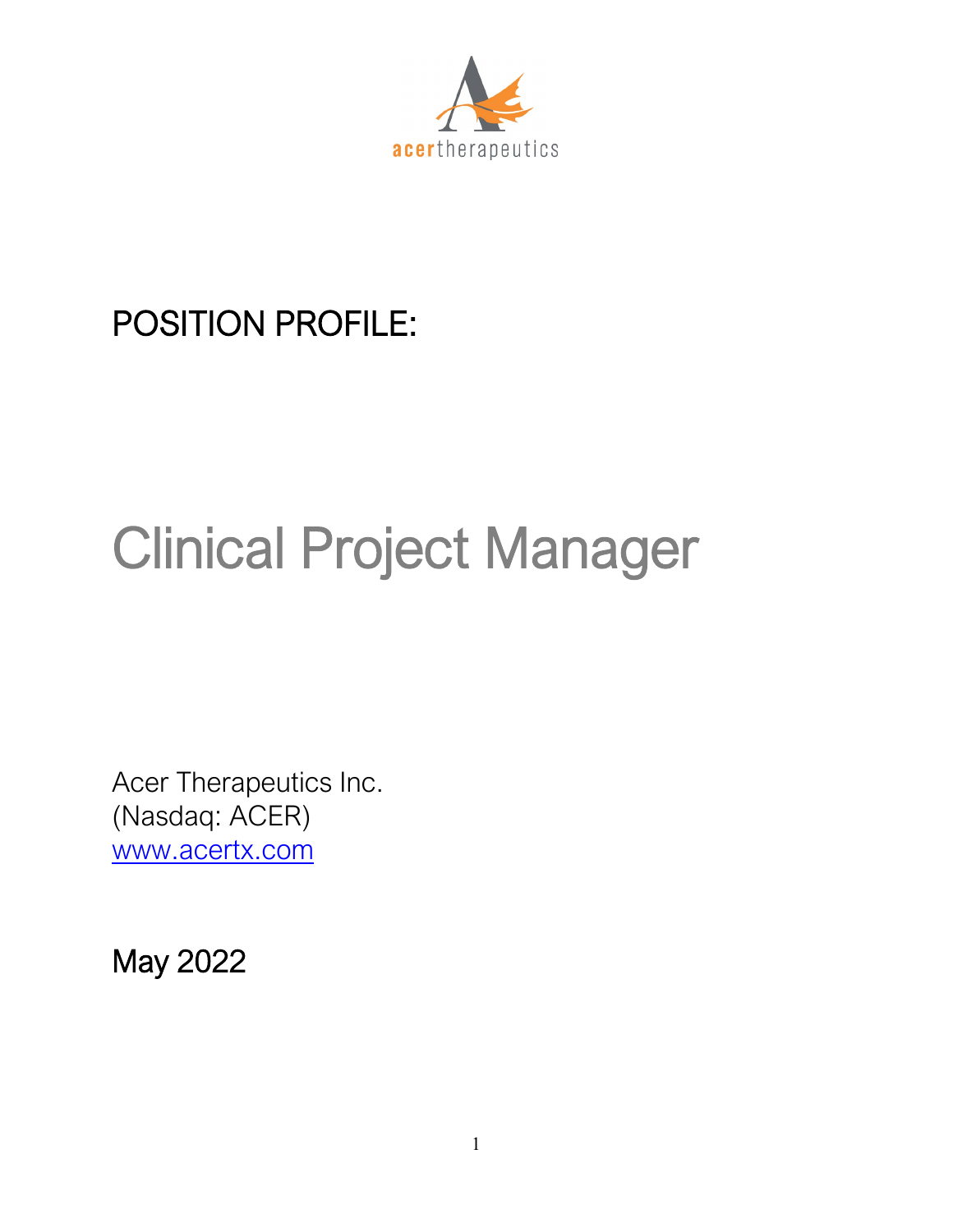

#### Company Overview

We are a pharmaceutical company focused on the acquisition, development and commercialization of therapies for serious rare and life-threatening diseases with significant unmet medical needs. Acer was founded in 2013, went public in 2017 and raised \$100 million to date. Acer's pipeline includes four programs: ACER-001 (sodium phenylbutyrate) for treatment of various inborn errors of metabolism, including urea cycle disorders (UCDs) and Maple Syrup Urine Disease (MSUD); ACER-801 (osanetant) for treatment of induced Vasomotor Symptoms (iVMS); EDSIVO™ (celiprolol) for treatment of vascular Ehlers-Danlos syndrome (vEDS) in patients with a confirmed type III collagen (COL3A1) mutation; and ACER-2820 (emetine), a host-directed therapy against a variety of infectious diseases, including COVID-19. Each of Acer's product candidates is believed to present a comparatively de-risked profile, having one or more of a favorable safety profile, clinical proof-of-concept data, mechanistic differentiation and/or accelerated paths for development through specific programs and procedures established by the FDA. In March 2021, Acer entered into a Collaboration and License Agreement with Relief for development and commercialization of ACER-001.

The company is led by a management team experienced in the development and commercialization of rare disease therapeutics. Acer's strategy is predicated upon time and cost-efficient drug development, with the goal of delivering safe and effective therapies to patients with urgency.

Acer has a strong company culture and is committed to creating and maintaining an environment that values individual rights, hard work, fosters creativity, and promotes success. The Company is growing and is fueled by the talent and expertise of our employees and driven by the commitment to treating patients with significant unmet medical needs.

#### Location – United States

As a part of the Acer team, you will have the opportunity to work where you're most productive. We have offices in Newton, Massachusetts and Bend, Oregon. Some travel, post COVID-19 pandemic, to our East Coast (Newton, MA) and West Coast (Bend, OR) offices may be required, as well as other US meeting locations.

However, most of us work out of a home office, co-working space, in a rainforest, at the beach, on a train, in a plane, you name it, we're there. We're a talented, unconventional and collaborative team that knows no boundaries who are always looking to work smarter and support one another. In addition to ultimate work flexibility, we also provide world-class benefits to support the ongoing health and wellness of our employees and their families.

#### Reporting Relationship

The Clinical Project Manager will report directly to the Group Vice President, Clinical Development.

## Job Description

The Clinical Project Manager (CPM) is responsible for orchestrating clinical operational activities across one or more compounds that are in development. The CPM executes high quality, integrated cross-functional plans for the project while adhering to appropriate standards and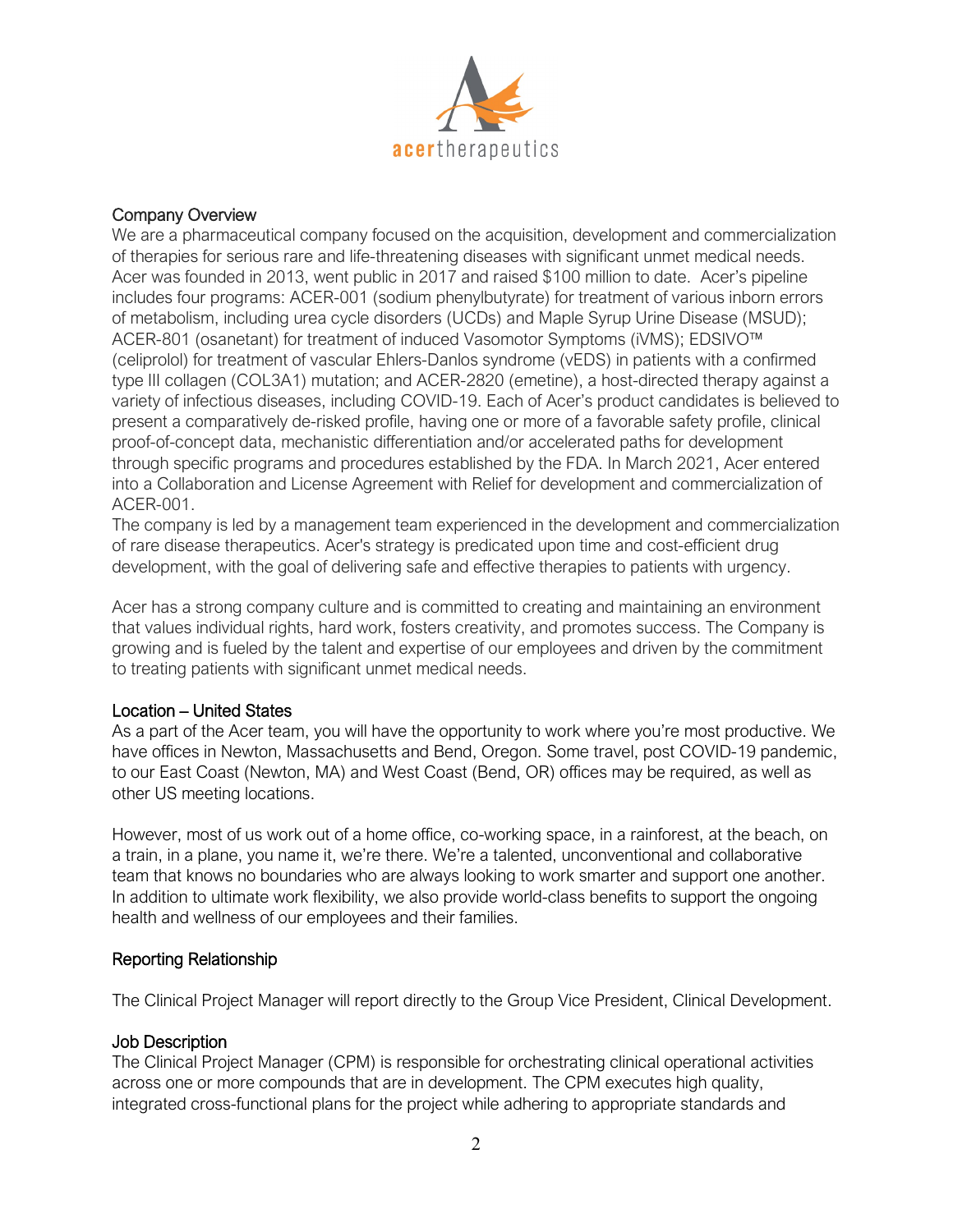

processes to ensure completion of project team goals in compliance with applicable GCP/ICH guidelines and other regulatory requirements. The CPM is responsible for the execution of one or more trials, from protocol design to the final clinical study report and applies best practices in the development, initiation, planning, execution, control and completion of studies. This position coordinates the activities of functional groups that comprise the project team, to ensure proper conduct and timely completion of all projects. Additionally, the CPM is responsible for coordinating efforts for the management of assigned studies both within the Company and through a variety of vendors.

## Job Responsibilities

- Provide operational management of one or more assigned clinical projects with a focus on clinical quality in accordance with federal regulations, ICH GCP guidelines and the clinical protocol
- Drive progress and operational excellence for clinical trials from planning to close-out, manage budgets, timelines, and resources for assigned clinical studies and escalate variances within the established processes
- Participate in creation and/or review of all supporting documents for a clinical study with minimal oversight – Protocols, Statistical Analysis Plans, CRFs, Data Management Plans, Clinical Study Reports, etc.to ensure seamless integration between clinical objectives and study performance
- Recommends strategies for, and oversees, the execution of activities associated with clinical monitoring, safety, eligibility, enrollment, and data consistency
- Develop study plans and lead system set-up
- Guide vendor selection and management/oversight
- Lead site identification and initiation, and patient recruitment and retention strategies
- Lead site training efforts
- Plan and present at investigator meetings and vendor meetings
- Manage vendor relationships and monitor performance
- Develop good working relationships with study site staff as required
- Lead cross-functional study teams
- Lead internal communication of project status
- Track and report on the progress of study metrics

#### Job Requirements

- A BS/MS or higher in biomedical-related field like medical technology or life science
- Minimum of 8 years of directly related experience is desired
- Proven experience in the oversight of the operational aspects of all stages of clinical studies (e.g., regulatory requirements, drug development process, clinical trial material considerations, budgeting and forecasting, trial operational considerations, and clinical compliance).
- Expertise in monitoring operational functions and working knowledge of data management
- Finally, the candidate will need to embrace Acer's mission and core values.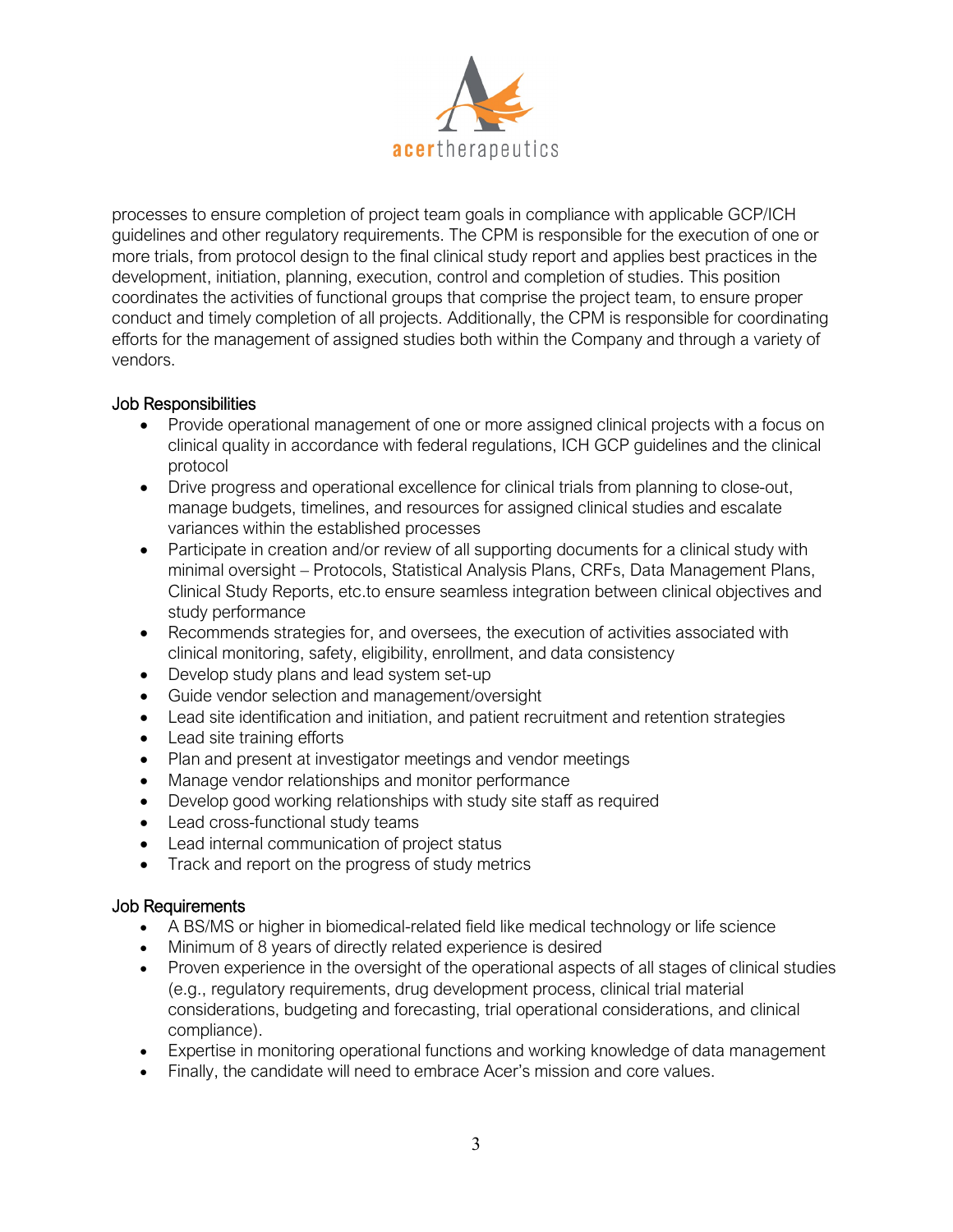

#### Success Factors

- Strong personal leadership skills to drive performance and support corporate objectives.
- Ability to work collaboratively and effectively with others.
- Ability to work under pressure and meet deadlines.
- Strong analytical and communication skills.
- Well organized and detail oriented.
- Creativity and resilience in problem solving.
- Relentless hands-on drive to implement and accomplish performance goals.
- Effective management of vendor partners to ensure project scope is achieved within defined budget.
- Ability to independently research, design, and implement platform technology solutions.

#### **Compensation**

Acer seeks an individual of exceptional ability and will offer a competitive compensation package commensurate with candidate's individual skills and experience.

#### The Acer Ethos

We founded Acer on the fundamental mission that we will invest in developing innovative therapies for people impacted by serious rare diseases with significant unmet medical need and make them broadly accessible. In an era when the pharmaceutical industry is making huge strides in advancing therapeutic options for rare conditions, that may not sound atypical. But we believe we have a better way and it will deliver significant value to patients and their caregivers, healthcare systems and society.

#### Be led by patients, their caregivers and clinicians.

We don't just put patients first, we are fueled by their resilience to adversity. That's why patients and their caregivers lead us in how to think about shaping our drug development programs so that our products will deliver optimal outcomes and earn the commitment of treating clinicians.

We recognize that drugs can offer tremendous benefit to patients and clinicians alike, but often leave both with an incomplete promise. That's why we engage with patient and clinician communities in our targeted pipeline areas and listen to their needs in order to reflect their inputs early and throughout our drug program development.

Indeed, such collaboration enables us to solve challenges and design solutions together.

#### Our Core Principles

- 1. Obligation to prioritize the Patient & their Family
- 2. Be Compassionate
- 3. Respect other's perspectives
- 4. Responsibility to do what's right always!
- 5. Total Transparency
- 6. Celebrate Diversity
- 7. Humility